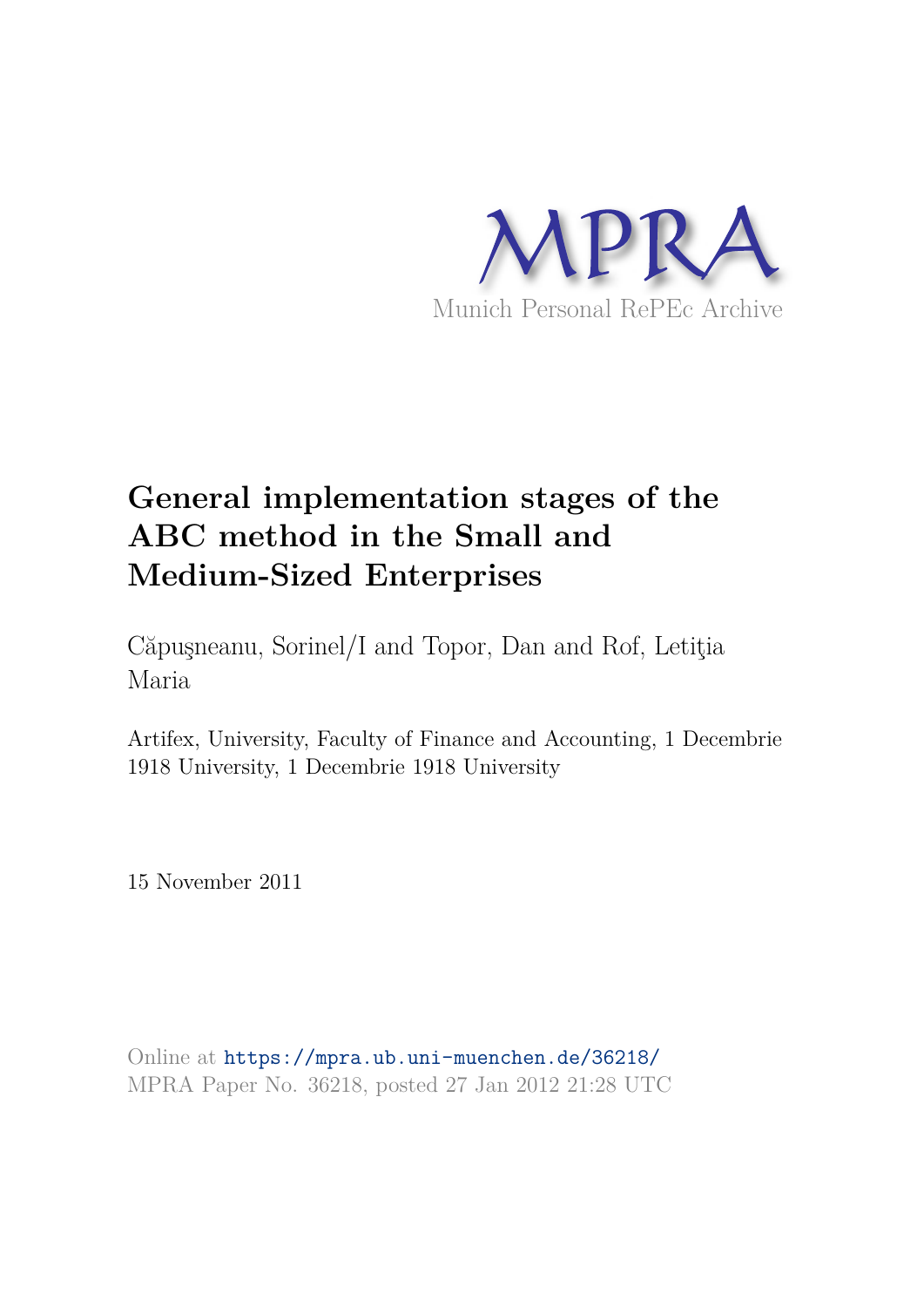## **General implementation stages of the ABC method in the Small and Medium-Sized Enterprises**

## **Sorinel CĂPUŞNEANU**

*Artifex University 47 Economu Cezarescu Street Bucharest, Romania [sorinelcapusneanu@gmail.com](mailto:sorinelcapusneanu@gmail.com)*

#### **Dan TOPOR**

*1 Decembrie 1918 University Alba Iulia, Romania 11-13, N. Iorga Street [dan.topor@yahoo.com](mailto:dan.topor@yahoo.com)*

#### **Letiţia-Maria ROF**

*1 Decembrie 1918 University 11-13, N. Iorga Street Alba Iulia, Romania [lety72005@yahoo.com](mailto:lety72005@yahoo.com)* 

## **ABSTRACT**

*This article highlights the analysis and implementation stages of the ABC method in small and medium sized enterprises in Romania. It presents the historical development of the ABC method and its implementation issues identified in the economic entities. It stresses the importance of the ABC method to obtain relevant information to management decision-making entities. Emphasis is placed on the analysis type implementation issues: financial, behavioral, technical, informational, managerial, also performance and ownership. Also are proposed and shown the specific implementation stages of the ABC method adapted to small and medium-sized enterprises in Romania. To facilitate understanding of the ABC method implementation in small and medium-sized enterprises in Romania, have been submitted questions whose answers are accompanied by actions designed to enlighten all those involved in the implementation process. The article ends with the results of implementing the ABC method by internationally renowned experts and the author's conclusions about the stages of implementation of the ABC method in small and medium-sized enterprises in Romania. Author's vision is intertwined with visions of managerial accounting specialists offering a wide scope and successful implementation of the ABC method in small and medium-sized enterprises in Romania.* 

## **KEY WORDS**

*Activity-Based Costing, implementation, SME, principles, management accounting*

## **JEL CODES**

M21, M41

## **1. Introduction**

 The article refers to the analysis and implementation stages of the Activity-Based Costing method (ABC) in small and medium-sized enterprises (SME's) in Romania. In the literature, most experts have identified as appropriate method for obtaining higher performance, Activity-Based Costing (ABC) method. To achieve its specific implementation according to the ABC method, it proceeds in two fundamental stages that will be examined below. Our objective consists in our attempt to explain and realize the implementation of the Activity-Based Costing method in the small and medium sized enterprises in Romania.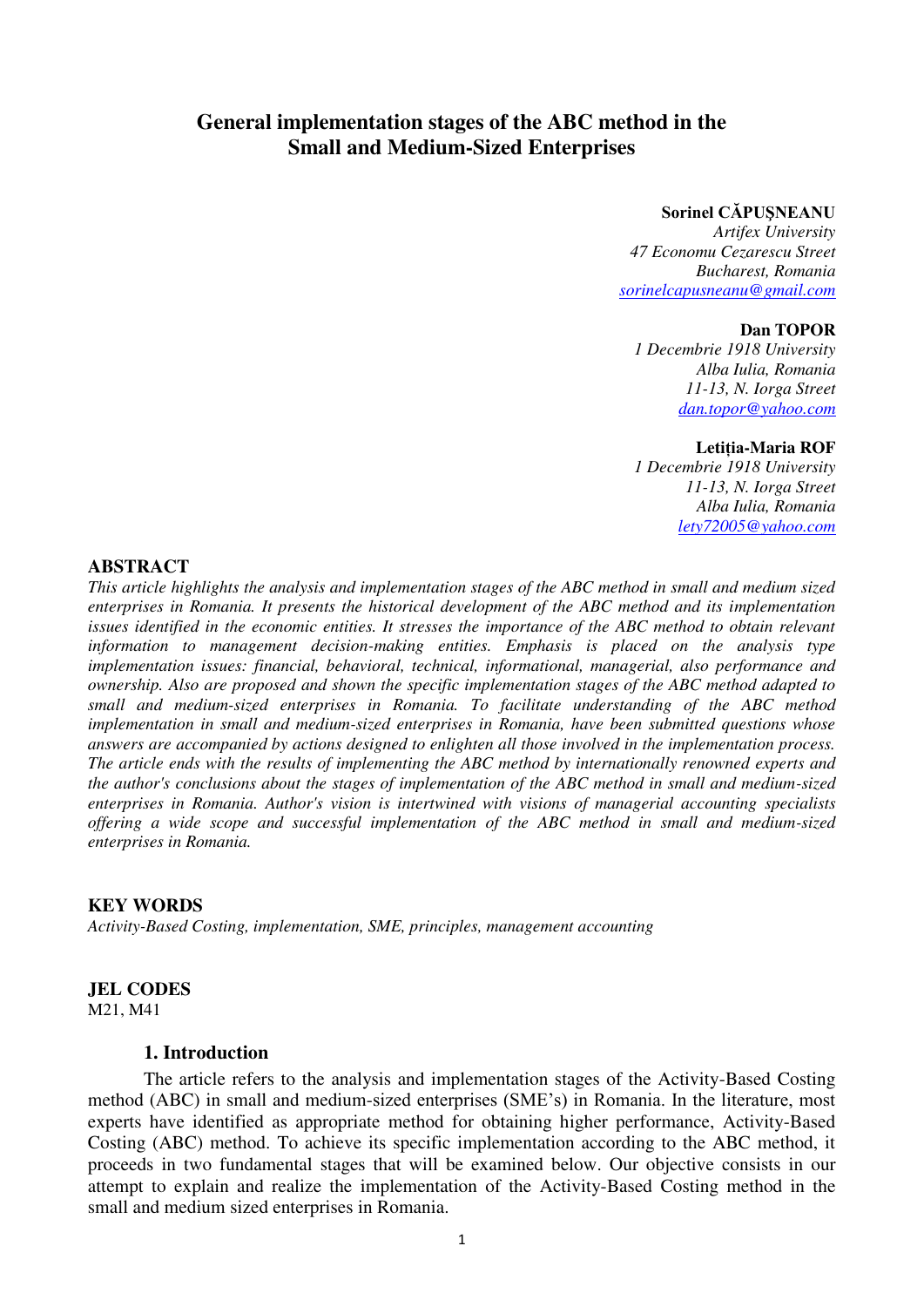## **2. Literature review**

What is the basic principle of the ABC approach? Principle of the ABC method can be described as follows: *activities consuming products/services that consume resources*. Processes consuming sub-processes or activities that in exchange consume resources. Resources are needed both for carrying out and completion processes, whereas processes consist of activities. If it is possible to measure each stage of the relationship, then the cost is fully defined. It requires gathering relevant information on the consumption of resources and activities in the considered system. ABC method consists in providing more relevant cost information, obtained with much greater accuracy than traditional approaches. The historical development of the ABC method show the following features of it:

 1. In the 1980s or the period before implementation of the ABC method were reported some features of the ABC method in some accounting systems, the ABC approach is not identified yet. The systems with ABC type characteristics were considered only traditional more sophisticated systems that were used only for financial and not strategic purposes, most of them being found in Europe.

2. The period between 1980-1985, also called ad-hoc implementation period provides some clarifications: the identification of the ABC approach and recognizing the differences compared to traditional cost accounting methods. The ABC method was considered an alternative to the conventional cost systems and the few existing systems have been developed on an ad hoc basis. It recognizes the fact that the information provided by ABC method is used for financial reporting and less for strategic orientation. There were fears that the full implementation of the ABC method would be in conflict with generally accepted accounting principles (GAAP).

3. The period after 1985, known as structured implementation period specifically identify targets and approaches for developing ABC systems. It recognizes the fact that the ABC method provides strategic insights and should be used as a tool for making decisions. ABC method is no longer considered just a replacement for the existing cost accounting systems, database technology helping to ABC method become much more practical. Through their researches and publications, Cooper and Kaplan have helped spread the ABC method in all business environments.

4. The period between 2000 and present is the time of integration the performance management in the ABC systems. Common aspects and differences are recognized between cost drivers (*Cokins and Capusneanu, 2010*) and critical performance factors. It is continuing the process related to a better assessment of costs, performance measurement and investment justification.

## **3. Research methodology**

## **3.1. Research questions**

 This article intends to explore our attempt to identify the general stages of implementation of Activity-Based Costing method in the small and medium-sized enterprises in Romania. In this respect we measured the judgment of the professionals from the area of managerial accounting in Romania, as well as that of managers from various small and medium-sized enterprises. We tried to find answers to the following questions:

*1. Is it possible to implement the Activity-Based Costing method in the small and mediumsized enterprises?* 

*2. What are the common applications problems for implementing the ABC method?* 

## **3.2. Instruments**

 Research planning is focused on the theoretical approach of the implications determined by the development in the issues described by the questions launched at the beginning of the study. For the relevance of the study we used the following instruments: induction, deduction and questionnaires for which two large categories of subjects were considered. The first category is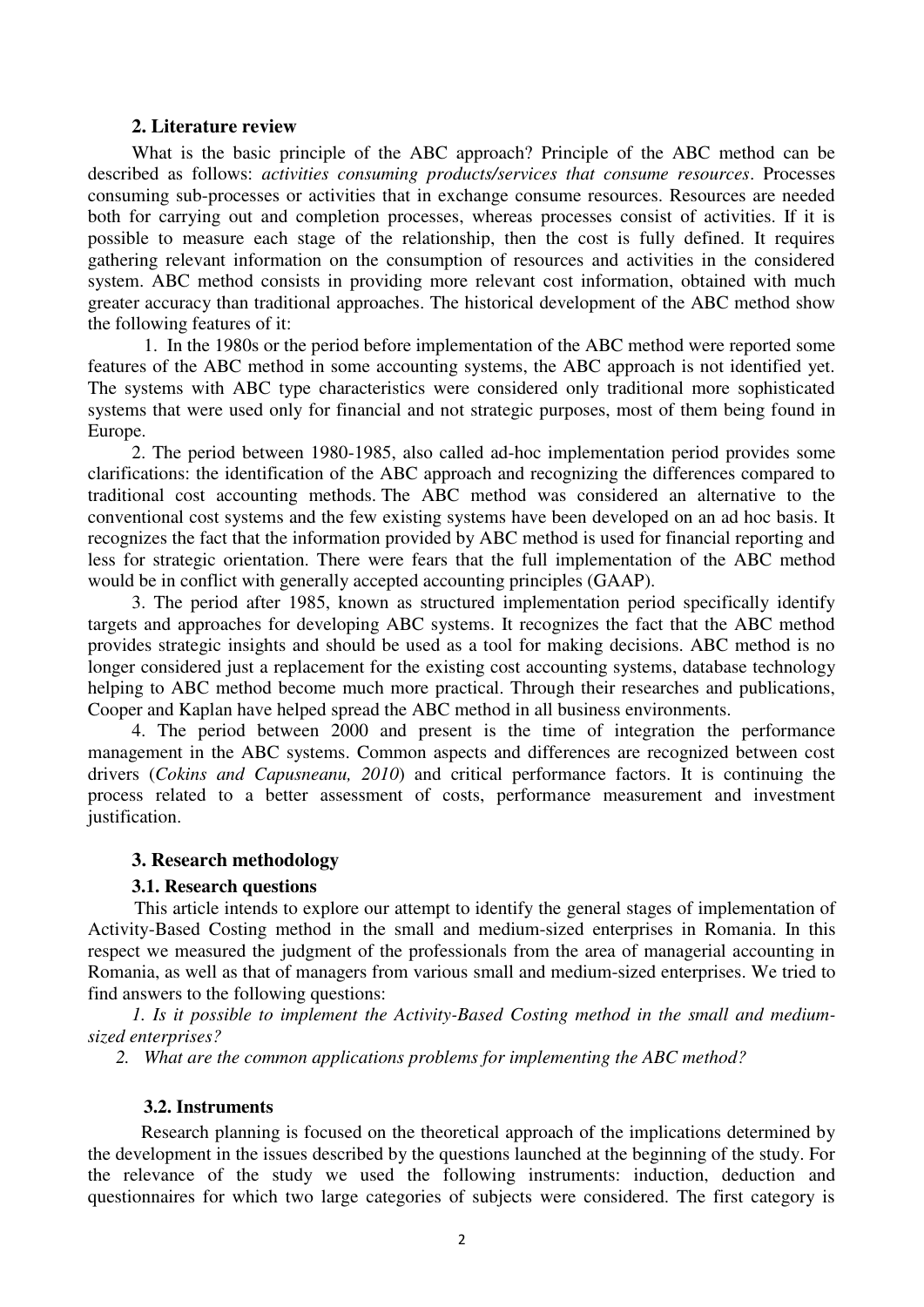made of specialists from the area of accounting (management accountants) and the second category is represented by managers of entities (heads of departments, upper management etc.).

#### **3.3. Proof and data analysis**

The above sample was elaborated on a number of 525 persons, according to the above mentioned categories. Following the centralization of the data, the situation is as follows (table 1):

| <b>Voting</b> | <b>Category of respondents</b>  |                             |
|---------------|---------------------------------|-----------------------------|
| option        | <b>Accounting professionals</b> | <b>Managers of entities</b> |
| For           | 80.19%                          | 65,72%                      |
| Against       | 19,81\%                         | 34,28%                      |
| Total         | 100%                            | $100\%$                     |

 As one can notice, the largest percentage from the three categories questioned plead for the implementation of the Activity-Based Costing method.

## **4. Implementation methodology of the ABC method**

The general methodology of implementing Activity-Based Costing method can be applied to small and medium-sized enterprises in Romania. It consists of two fundamental stages:

1. Analysis of implementation issues of ABC method, and

2. Conducting proper implementation stages of the ABC method.

These organizations should build around the concept underlying the ABC method, an economic model for their type of business to provide solid information, real and relevant to all types of decision making.

## **4.1. Analysis of ABC method implementation problems**

The Based on studies made by researchers from European Union and United States of America also based on data collected from different companies of Romania regarding implementation of the Activity-Based Costing (ABC) method, we have been identified few common application problems, as follows *(Briciu, Capusneanu, Topor, Rof, 2010)*:

 a. *Informational problem*. This problem is based on three critical main factors that lead to failure to implement ABC method, as:

- Huge work volume in collecting information that requires the ABC method;
- Accuracy degree of provided information of the ABC method;
- Confusion in elaboration of other bookkeeping in addition to financial accounts.

Linked to the first factor, many of the accountants are of the opinion that, the ABC method supposes a very large work volume in collecting data, processing and elaboration of situations need different final users. But, what is the reality? First, we must think to a data volume sufficiently significant to provide more accurate information. What will be the detail level of data that should be provided by the accountants as result of processing data? We have two situations: either we choose a very simplified calculation model, and the risk of obtaining deforming information is maximum, or we choose a very complex model, and the chance we obtain accurate information is very high, but the processing costs are also very high. So, we choose none of these solutions. We will choose an intermediary solution based on a rationally model that will highlight the relations between cost relevancy, information significance, data accuracy and necessarily flexibility due to recording consumptions at activity and process level during several administrative periods. We need to have in mind what we lacked in traditionally methods, as visibility, relevance and information accuracy from the managerial accounting. In other words, to avoid a larger processing information volume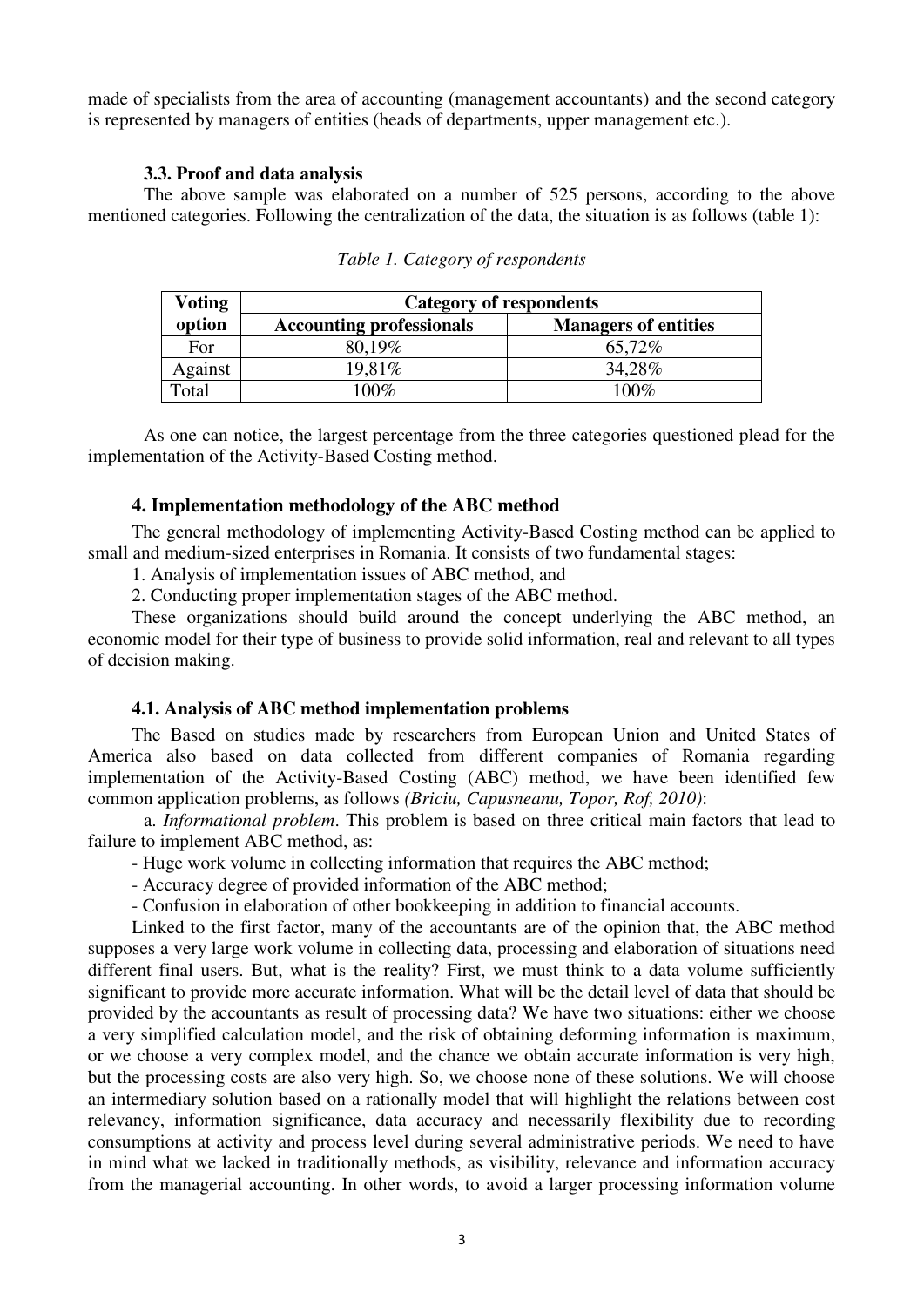and other supplementary costs we must realize a cost calculation system which architecture should be orientated according to final decisions.

The second factor is connected directly to the first factor and depends on the degree of orientation to the final decisions. It must be retaining in this context the famous remark made by the professor Robert Kaplan: "*It is better to be approximate correct than to be precisely incorrect*". We have two situations: one connected of provisional calculation, another connected to absorption costing. In the case of provisional calculation, the work volume necessary for its achievement is very high, but it must be very correct. In other words, the information must be accurate to be used in the second stage of the absorption costing, where the cost drivers used in the first stage must not change for not having distortion of costs. We need very precise information in any moment!

Many specialists have been wondered, since the ABC implementation method, do we need the Large Register Book? Of course we need, because the ABC method "*is a translator inserted to extract general information and other data; it is used as an optic correcting magnifier that evidences clarity*" (*Shields and McEwen 1996*). As is known, the ABC method is a direct result of the full costing method (absorbing) which takes into account all direct costs, and the overhead (activities) are allocated based on specific allocation keys. As result, the ABC method uses surrogate for related cost in the case of activities costs. The ABC system is considered as an interface between existent data and tools that follows to be processed with its help. The experienced accountants consider that ABC system, once implemented and adequate maintained in function facilitates enormously the collecting work and processing the obtained information. All depend on the degree of knowledge and accumulated experience in exploitation of the Activity-Based Costing system.

b. *Property problem*. This is a problem that goes beyond accounting. Not accepting and not applying the ABC method because of property lack leads to confusion among the employees and employers. In the most of the institutions and enterprises where initially it was presented the ABC method, it was a pretty big success from the interested specialists, but shortly after adoption and effective implementation of the method, it has came up periodical maintaining problems of the ABC system. Responsibility delegation regarding the ABC's management it reverts more to the workers or direct productive personnel. The difficult problem remains the collecting responsibility and updating information and here it interferes the documentation degree of the departments and direct involved persons. Each department or involved person must know the activity and cost drivers catalogue afferent of it to help to rule the specific methodology of the ABC method, avoiding any confusion and clearly establishing the responsibilities of the persons and departments involved in maintaining the ABC system.

c. *Technical problem*. This problem finds its solution in one of the factors that could lead to implementation failure of the ABC method, namely, the lack of software. The criteria underlying the choice and determination of cost drivers are very important. Two major categories that stand on base of description of different categories of cost drivers are optional (by choice) and defining (determination).

The most of the specialists think that without adequate software, we can't succeed to implement the ABC method, which from the point of view of work volume is particularly complex. It is known very well that 95% represents the effort made to achieve of the architectural ABC system and behavioral changes management and only 5% represents the effort made to implementation of the ABC system with software help. Initially, they thought that is absolutely necessary the presence of new software. If we think well the most of the software is created in a common language. Why spend more money on software if we could adapt the old databases to which we are interested?! The database administrator which is a good programmer can succeed to correlate more data levels creating this way a new program meant to adapt perfectly to the ABC method architecture. In other words we have two options: either call for a specialized firm that can create the needed software, either we use an updated existent database, making a data conversion according to the new requests specifically to the ABC method.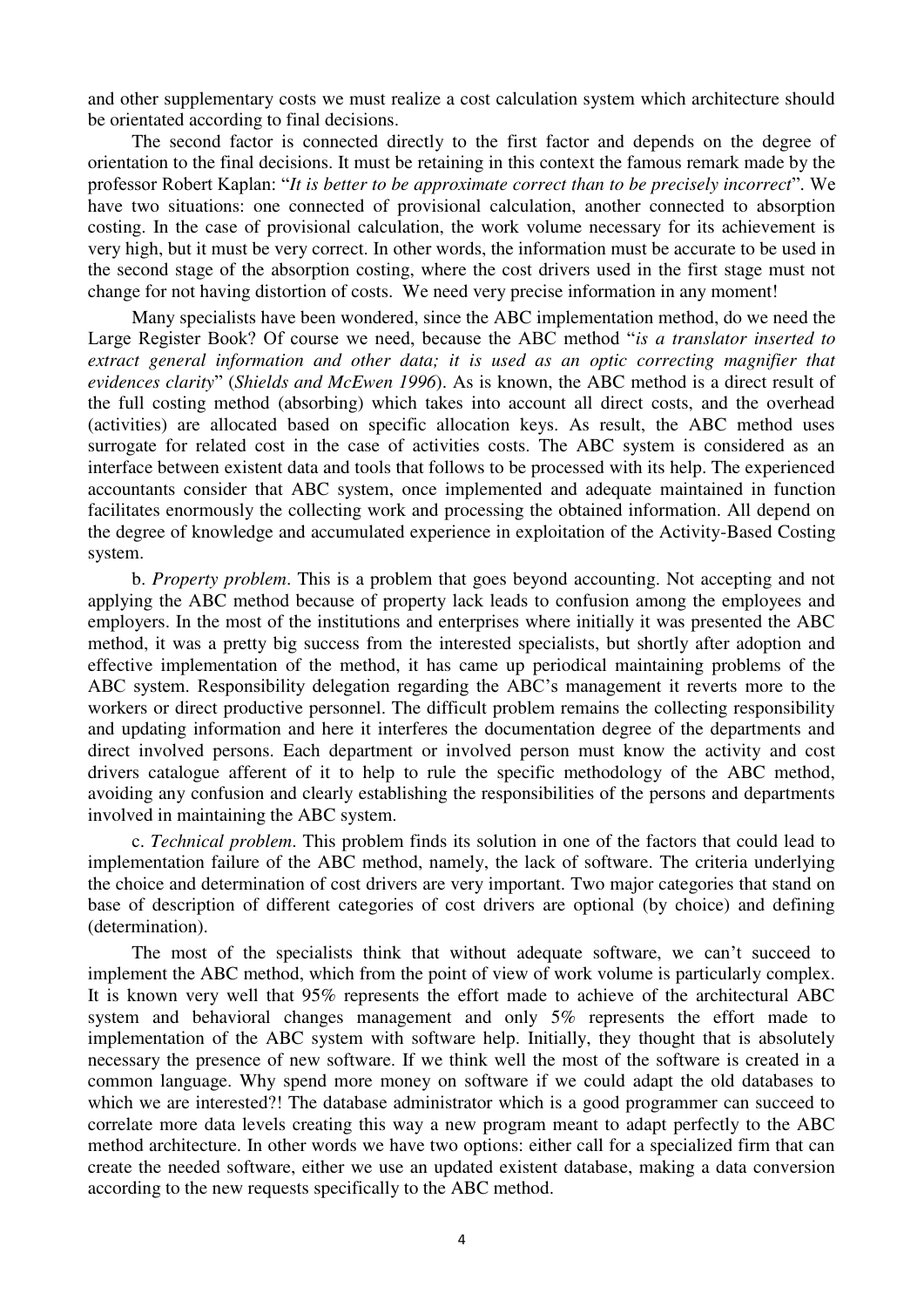d. *Behavioral problem*. This problem brings out the fact that ABC system doesn't represent only a simple range of data and its analysis. It interacts through employees with of reality calculation technique, financial or behavioral. The ABC technique changes the political landscape of organization.

e. *Performance problem*. This problem is suspected by the majority of employees when it focuses on a new system as ABC. According to it, the unitary costs and benefit margins vary significantly compared with volume based costs. If ABC method is not aligned to the compensation system and performance evaluation, it tends to become in the employees perception just a threat to their jobs.

f. *Financial problem.* This problem is a delicate one. Many of specialist's studies from the area have been indicated as main cause of ABC's system failure implementation the low financial performance of an enterprise. Impossibility of some managers to understand the real nature of costs and its amplitude could lead to ABC's failure implementation before to be tested, developed and implemented as enterprise specifically medium requests. In this case, the cost can be: tangible and intangible. From the tangible costs category are included: design costs, formation, application, maintaining, and from the intangible costs category are included: employee's morale and political decline. How can we obtain a maximum benefit? Among solutions we can remind: practicing prices on products lower than competition, elimination of non-benefit products from range of products, concentration on specific product promotion, practicing product mix that contribute to obtaining of efficiency and increased effectiveness etc.

g. *The problem of competitiveness*. This problem focuses on two directions: competitive degree on internal level and competitive degree on external level. Regardless of using a traditional system or advanced as ABC it won't provide us information about the satisfaction degree of a customer or about control degree of a process from the enterprise. The ABC system can't distinguish very clearly between a new customer and a loyal and satisfied customer of its given services quality. The ABC system, in its ensemble doesn't offer the necessary time for a feedback on elements as efficiency and effectiveness of unfolding activities. The visualization of connections between processes that is unfolding in the enterprise and connective activities contribute to improvement of respective activities performances. Using operational systems along with ABC system it can contribute to successful implementation and functionally maintaining of the last one.

h. *Managerial problem*. This problem is the main reason for failure implementation of the ABC system into an enterprise regardless its size. For a successful implementation of the ABC system we need a powerful team which has to be involved in the project. This project has to be lead by a project director. The ABC project team has to dispose of adequate resources, labor, knowledge and organizational culture being available to learn and improve continuously to contribute on this way to successful implementation of the ABC system into the enterprise and obtaining superior performances. It can appeal to experts or consultants specialized into ABC implementation, so the implementation guaranty is successfully assured.

## **4.2. ABC implementation stages**

Before starting the implementation of the Activity-Based Costing method (ABC), any manager in the small and medium-sized enterprises would ask himself:

*1. How can I pass from a traditional method such as the stage-based method or the orderbased method to a much more advanced method such as the ABC method?* 

*2. How shall I start the implementation? How do I reach that what I want to implement?* 

The answers to the above questions can be summarized in the route to be covered in order to implement the ABC-method, as follows:

**Stage 1.** Formulation of goals. Here is a set of questions formulated by the management of a company in the small and medium-sized enterprises:

*Question 1. What is the main goal in case of the ABC method?*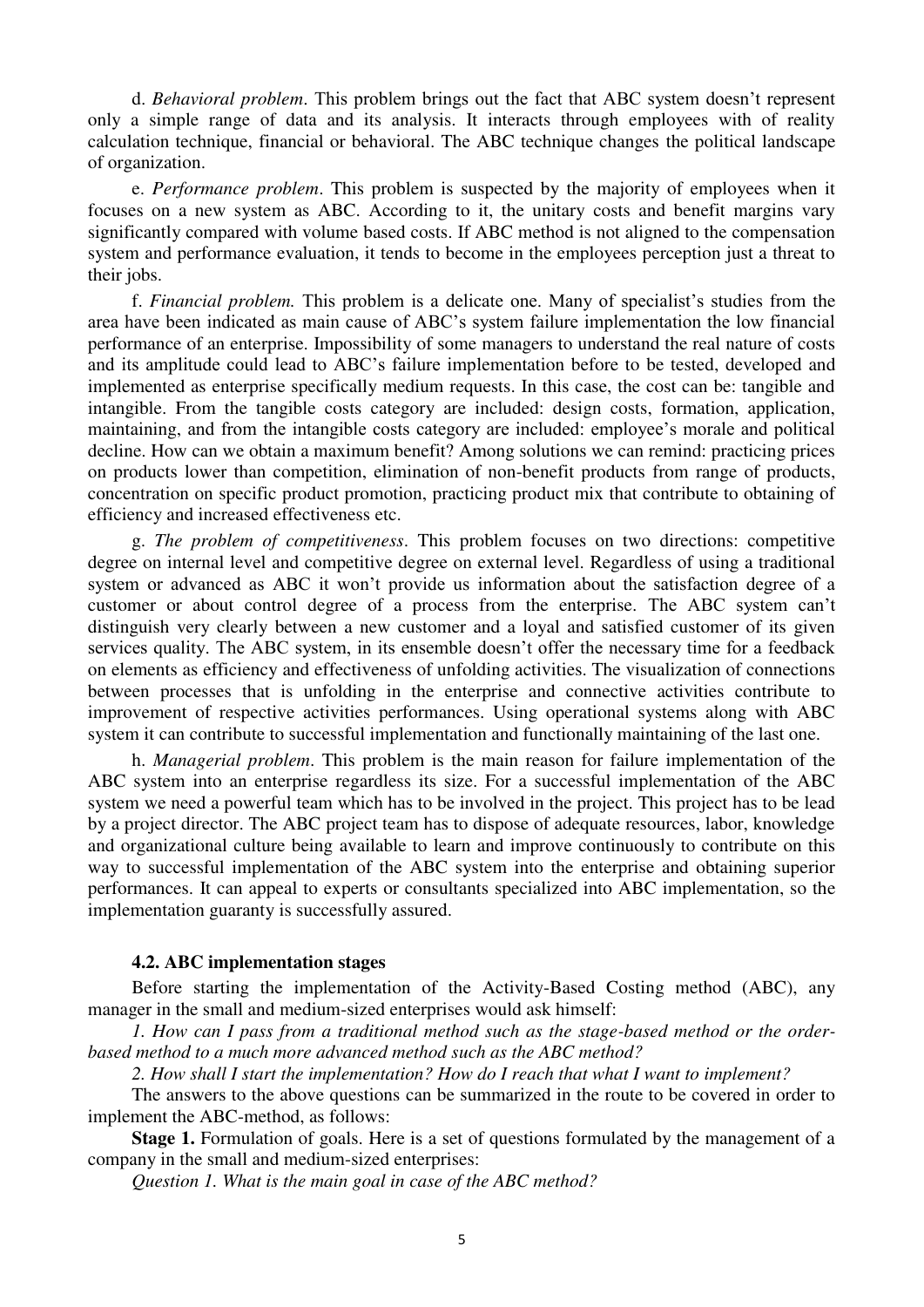Answer SME's: The goal is not a single one. Among the goals we can mention: obtaining accurate information regarding the costs and not only, flexibility, competitiveness, extension of the market share, etc.

*Question 2. Why have we decided on this method?* 

Answer SME's: The advantages of the method represent the forte in the choice of the ABC method.

*Question 3. What are the advantages and disadvantages of this method?* 

Answer SME's: The above-mentioned ideas highlighted in the paragraph concerning the possibilities of implementation of the ABC method in the SME's of Romania have been taken into account.

*Question 4. What changes can this method bring about in the SME's?*

Answer SME's: There are many changes and on several levels. One of the organization factors refers to the transversal organization of the small and medium-sized enterprises.

*Question 5. Are the end-users of the information satisfied with the accuracy of the data supplied by the ABC system?* 

Answer SME's: Taking into account the manner of calculation, by the suitable allocation of the activity costs to the products, on the basis of the cost drivers, the obtained information reflect a cost that is much closer to reality. This cost can be used in the analysis of the steering indicators, used in the SME's dashboard that lies at the bedrock of making efficient decisions by the company management.

After the company management has validated the answers to these questions, it will be probably determined to proceed to the working out and communication of an operation plan (the socalled ABC project) by which the whole enterprise will be involved, starting from the workers to the management.

**Stage 2.** The drawing up of the organization chart according to the transversal organization of the company. In this organization chart there will be included the functional departments or offices grouped according to processes and within the processes, the component activities. A selection technique will be used, meant to reduce the too large number of activities, possibly a reorganization of the activities within the processes. The detailed level of the operations within the activities should not be too deep, but also not too scarce. On the basis of questionnaires collected from the company employees, the centralized information is analyzed by the ABC project team and, based on it; a dictionary of the most important activities is drawn up preliminarily. Besides, data on the cost drivers are collected. At this stage, the following centralizing documents are drawn up: *the activity list (catalogue), the cross matrix activities/offices, and the activity list on strategic segments.* 

**Stage 3.** The identification of the possible difficulties met after covering the two stages and the search for future opportunities. In connection with the two aspects, a parallel table containing the following items is drawn up:

*Aspect 1. If the two stages have developed according to the expectations and no problems have occurred.* 

Answer–Action: The other stages left until the successful implementation of the ABC method are covered. Further on, the goals are chosen, that will have priority in the new changes necessary for the implementation of the ABC method within the companies of the steel industry. All the established goals will be turned into actions meant to achieve the desired changes in the internal and external environment of the company in the steel industry: the cost determination on strategic customer segments, the determination of much lower costs on the manufactured goods, performed work, rendered services, etc.

*Aspect 2. If problems have occurred after the covering of the two stages.* 

Answer–Action: The causes of the nonconformities are searched for. Each stage is analyzed carefully and efforts are made to find the causes that contributed to the occurrence of problems, by using different specific diagnoses.